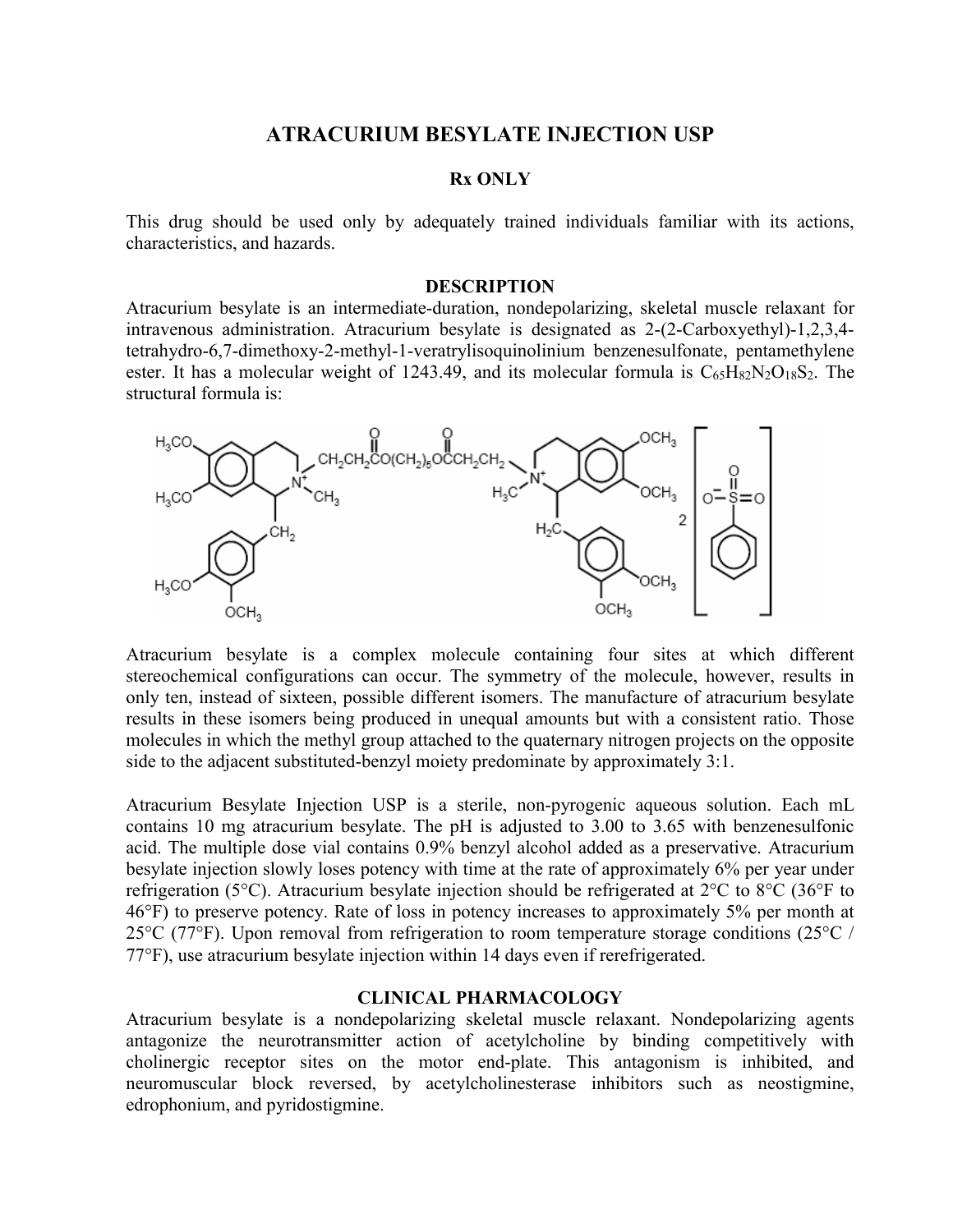Atracurium can be used most advantageously if muscle twitch response to peripheral nerve stimulation is monitored to assess degree of muscle relaxation.

The duration of neuromuscular block produced by atracurium is approximately one-third to one-half the duration of block by d-tubocurarine, metocurine, and pancuronium at initially equipotent doses. As with other nondepolarizing neuromuscular blockers, the time to onset of paralysis decreases and the duration of maximum effect increases with increasing atracurium doses.

The ED<sup>95</sup> (dose required to produce 95% suppression of the muscle twitch response with balanced anesthesia) has averaged 0.23 mg/kg (0.11 to 0.26 mg/kg in various studies). An initial atracurium dose of 0.4 to 0.5 mg/kg generally produces maximum neuromuscular block within 3 to 5 minutes of injection, with good or excellent intubation conditions within 2 to 2.5 minutes in most patients. Recovery from neuromuscular block (under balanced anesthesia) can be expected to begin approximately 20 to 35 minutes after injection. Under balanced anesthesia, recovery to 25% of control is achieved approximately 35 to 45 minutes after injection, and recovery is usually 95% complete approximately 60 to 70 minutes after injection. The neuromuscular blocking action of atracurium is enhanced in the presence of potent inhalation anesthetics. Isoflurane and enflurane increase the potency of atracurium and prolong neuromuscular block by approximately 35%; however, halothane's potentiating effect (approximately 20%) is marginal (see **DOSAGE AND ADMINISTRATION**).

Repeated administration of maintenance doses of atracurium has no cumulative effect on the duration of neuromuscular block if recovery is allowed to begin prior to repeat dosing. Moreover, the time needed to recover from repeat doses does not change with additional doses. Repeat doses can therefore be administered at relatively regular intervals with predictable results. After an initial dose of 0.4 to 0.5 mg/kg under balanced anesthesia, the first maintenance dose (suggested maintenance dose is 0.08 to 0.10 mg/kg) is generally required within 20 to 45 minutes, and subsequent maintenance doses are usually required at approximately 15 to 25 minute intervals.

Once recovery from atracurium's neuromuscular blocking effects begins, it proceeds more rapidly than recovery from d-tubocurarine, metocurine, and pancuronium. Regardless of the atracurium dose, the time from start of recovery (from complete block) to complete (95%) recovery is approximately 30 minutes under balanced anesthesia, and approximately 40 minutes under halothane, enflurane or isoflurane. Repeated doses have no cumulative effect on recovery rate.

Reversal of neuromuscular block produced by atracurium can be achieved with an anti-cholinesterase agent such as neostigmine, edrophonium, or pyridostigmine, in conjunction with an anticholinergic agent such as atropine or glycopyrrolate. Under balanced anesthesia, reversal can usually be attempted approximately 20 to 35 minutes after an initial atracurium besylate dose of 0.4 to 0.5 mg/kg, or approximately 10 to 30 minutes after a 0.08 to 0.10 mg/kg maintenance dose, when recovery of muscle twitch has started. Complete reversal is usually attained within 8 to 10 minutes of the administration of reversing agents. Rare instances of breathing difficulties, possibly related to incomplete reversal, have been reported following attempted pharmacologic antagonism of atracurium-induced neuromuscular block. As with other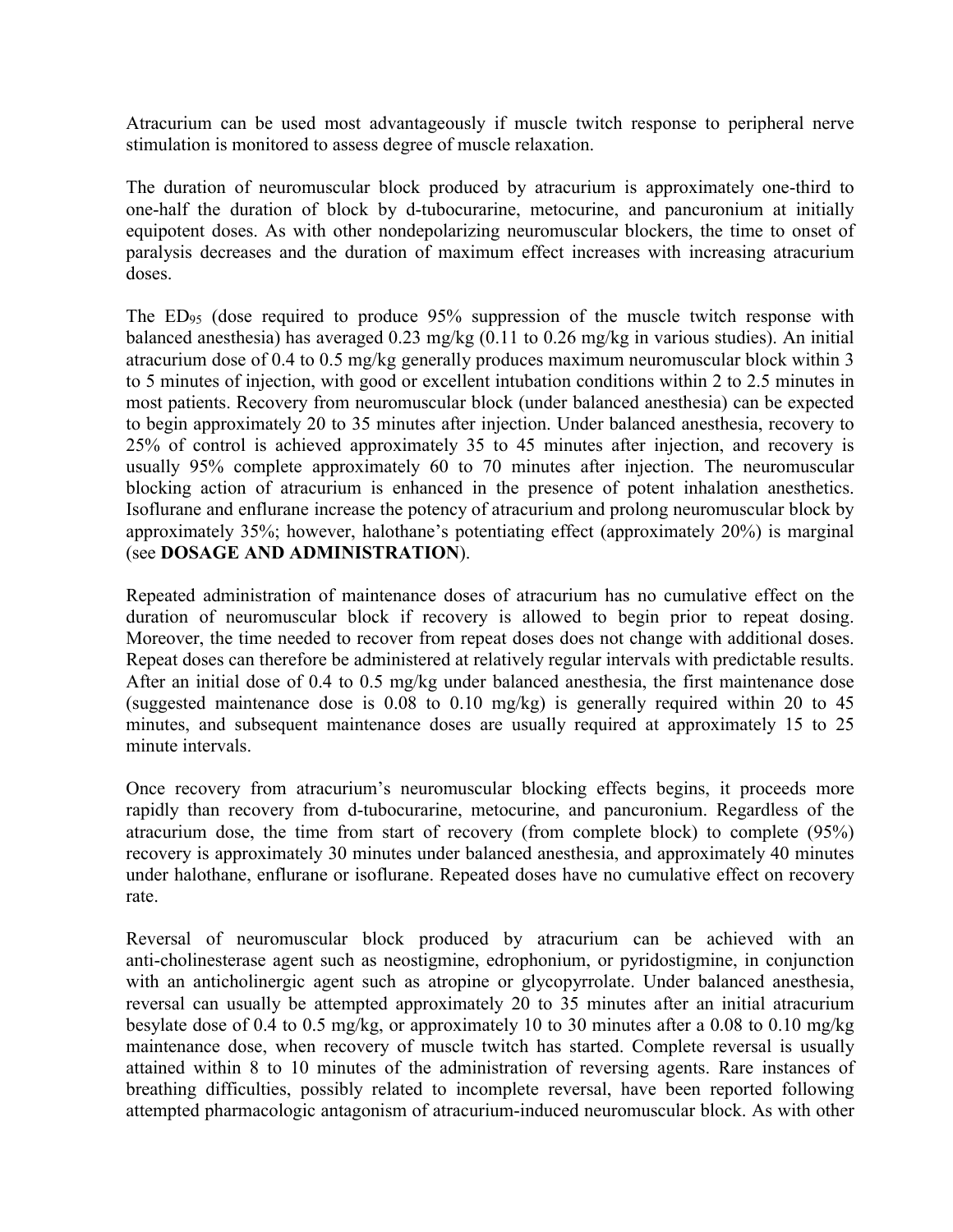agents in this class, the tendency for residual neuromuscular block is increased if reversal is attempted at deep levels of block or if inadequate doses of reversal agents are employed.

The pharmacokinetics of atracurium in humans are essentially linear within the 0.3 to 0.6 mg/kg dose range. The elimination half-life is approximately 20 minutes. THE DURATION OF NEUROMUSCULAR BLOCK PRODUCED BY ATRACURIUM BESYLATE DOES NOT CORRELATE WITH PLASMA PSEUDOCHOLINESTERASE LEVELS AND IS NOT ALTERED BY THE ABSENCE OF RENAL FUNCTION. This is consistent with the results of *in vitro* studies which have shown that atracurium is inactivated in plasma via two nonoxidative pathways: ester hydrolysis, catalyzed by nonspecific esterases; and Hofmann elimination, a nonenzymatic chemical process which occurs at physiological pH. Some placental transfer occurs in humans.

Radiolabel studies demonstrated that atracurium undergoes extensive degradation in cats, and that neither kidney nor liver plays a major role in this elimination. Biliary and urinary excretion were the major routes of excretion of radioactivity (totaling >90% of the labeled dose within 7 hours of dosing), of which atracurium represented only a minor fraction. The metabolites in bile and urine were similar, including products of Hofmann elimination and ester hydrolysis.

Elderly patients may have slightly altered pharmacokinetic parameters compared to younger patients, with a slightly decreased total plasma clearance which is offset by a corresponding increase in volume of distribution. The net effect is that there has been no significant difference in clinical duration and recovery from neuromuscular block observed between elderly and younger patients receiving atracurium besylate.

Atracurium is a less potent histamine releaser than d-tubocurarine or metocurine. Histamine release is minimal with initial atracurium besylate doses up to 0.5 mg/kg, and hemodynamic changes are minimal within the recommended dose range. A moderate histamine release and significant falls in blood pressure have been seen following 0.6 mg/kg of atracurium besylate. The histamine and hemodynamic responses were poorly correlated. The effects were generally short-lived and manageable, but the possibility of substantial histamine release in sensitive individuals or in patients in whom substantial histamine release would be especially hazardous (e.g., patients with significant cardiovascular disease) must be considered.

It is not known whether the prior use of other nondepolarizing neuromuscular blocking agents has any effect on the activity of atracurium. The prior use of succinylcholine decreases by approximately 2 to 3 minutes the time to maximum block induced by atracurium besylate, and may increase the depth of block. Atracurium should be administered only after a patient recovers from succinylcholine-induced neuromuscular block.

#### **INDICATIONS AND USAGE**

Atracurium besylate injection is indicated, as an adjunct to general anesthesia, to facilitate endotracheal intubation and to provide skeletal muscle relaxation during surgery or mechanical ventilation.

#### **CONTRAINDICATIONS**

Atracurium besylate is contraindicated in patients known to have a hypersensitivity to it. Use of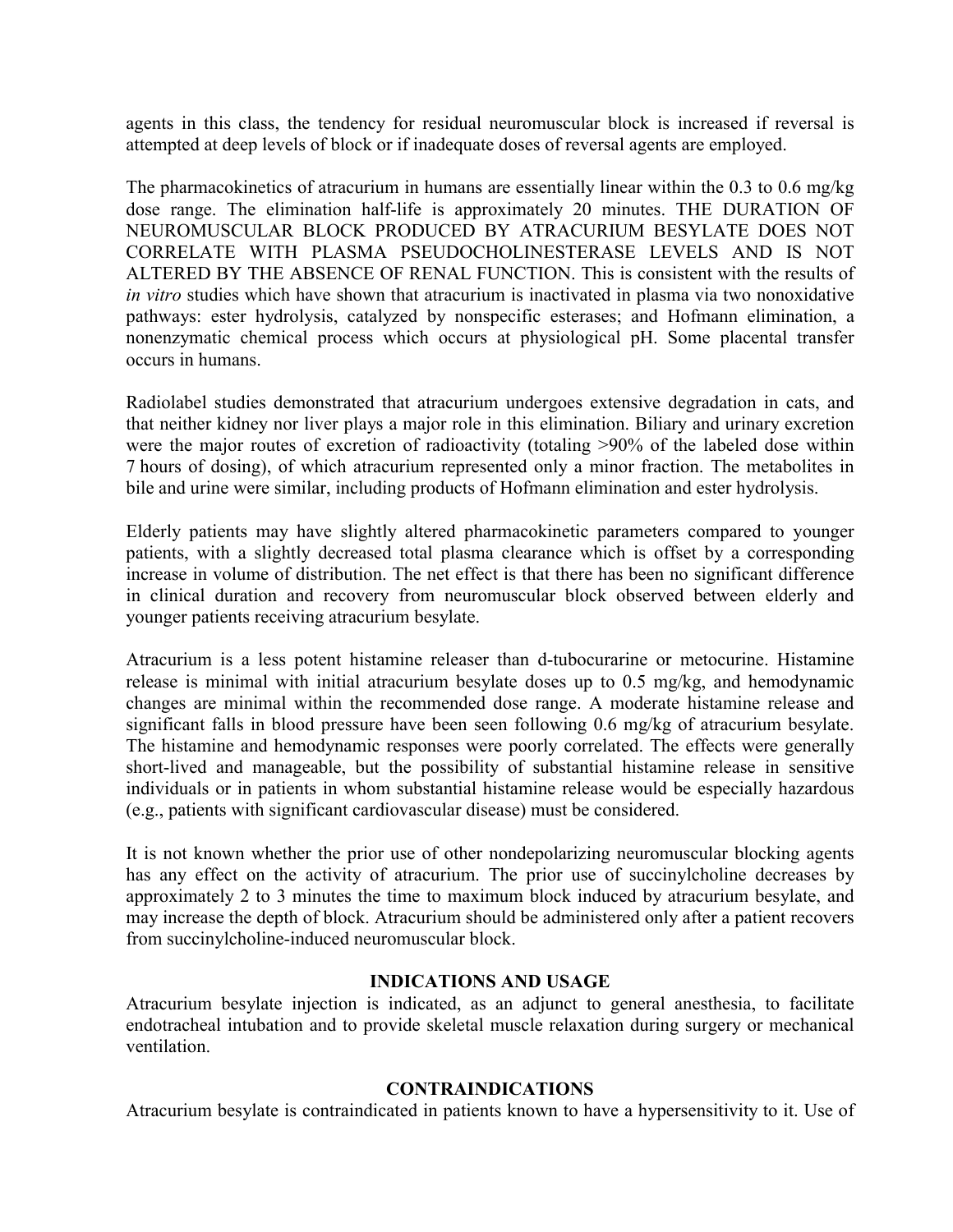atracurium besylate from multiple dose vials containing benzyl alcohol as a preservative is contraindicated in patients with a known hypersensitivity to benzyl alcohol.

#### **WARNINGS**

ATRACURIUM SHOULD BE USED ONLY BY THOSE SKILLED IN AIRWAY MANAGEMENT AND RESPIRATORY SUPPORT. EQUIPMENT AND PERSONNEL MUST BE IMMEDIATELY AVAILABLE FOR ENDOTRACHEAL INTUBATION AND SUPPORT OF VENTILATION, INCLUDING ADMINISTRATION OF POSITIVE PRESSURE OXYGEN. ADEQUACY OF RESPIRATION MUST BE ASSURED THROUGH ASSISTED OR CONTROLLED VENTILATION. ANTICHOLINESTERASE REVERSAL AGENTS SHOULD BE IMMEDIATELY AVAILABLE.

DO NOT GIVE ATRACURIUM BESYLATE BY INTRAMUSCULAR ADMINISTRATION.

Atracurium has no known effect on consciousness, pain threshold, or cerebration. It should be used only with adequate anesthesia.

Atracurium besylate injection, which has an acid pH, should not be mixed with alkaline solutions (e.g., barbiturate solutions) in the same syringe or administered simultaneously during intravenous infusion through the same needle. Depending on the resultant pH of such mixtures, atracurium may be inactivated and a free acid may be precipitated.

Atracurium besylate injection 10 mL multiple dose vials contain benzyl alcohol. In neonates, benzyl alcohol has been associated with an increased incidence of neurological and other complications which are sometimes fatal. Atracurium besylate 5 mL single use vials do not contain benzyl alcohol (see **PRECAUTIONS: Pediatric Use**).

**Anaphylaxis:** Severe anaphylactic reactions to neuromuscular blocking agents, including atracurium besylate, have been reported. These reactions have in some cases been lifethreatening and fatal. Due to the potential severity of these reactions, the necessary precautions, such as the immediate availability of appropriate emergency treatment, should be taken. Precautions should also be taken in those individuals who have had previous anaphylactic reactions to other neuromuscular blocking agents since cross-reactivity between neuromuscular blocking agents, both depolarizing and non-depolarizing, has been reported in this class of drugs.

**Risk of Death due to Medication Errors:** Administration of atracurium besylate results in paralysis, which may lead to respiratory arrest and death; this progression may be more likely to occur in a patient for whom it is not intended. Confirm proper selection of intended product and avoid confusion with other injectable solutions that are present in critical care and other clinical settings. If another healthcare provider is administering the product, ensure that the intended dose is clearly labeled and communicated.

## **PRECAUTIONS**

Since allergic cross-reactivity has been reported in this class, request information from your patients about previous anaphylactic reactions to other neuromuscular blocking agents. In addition, inform your patients that severe anaphylactic reactions to neuromuscular blocking agents, including atracurium besylate have been reported.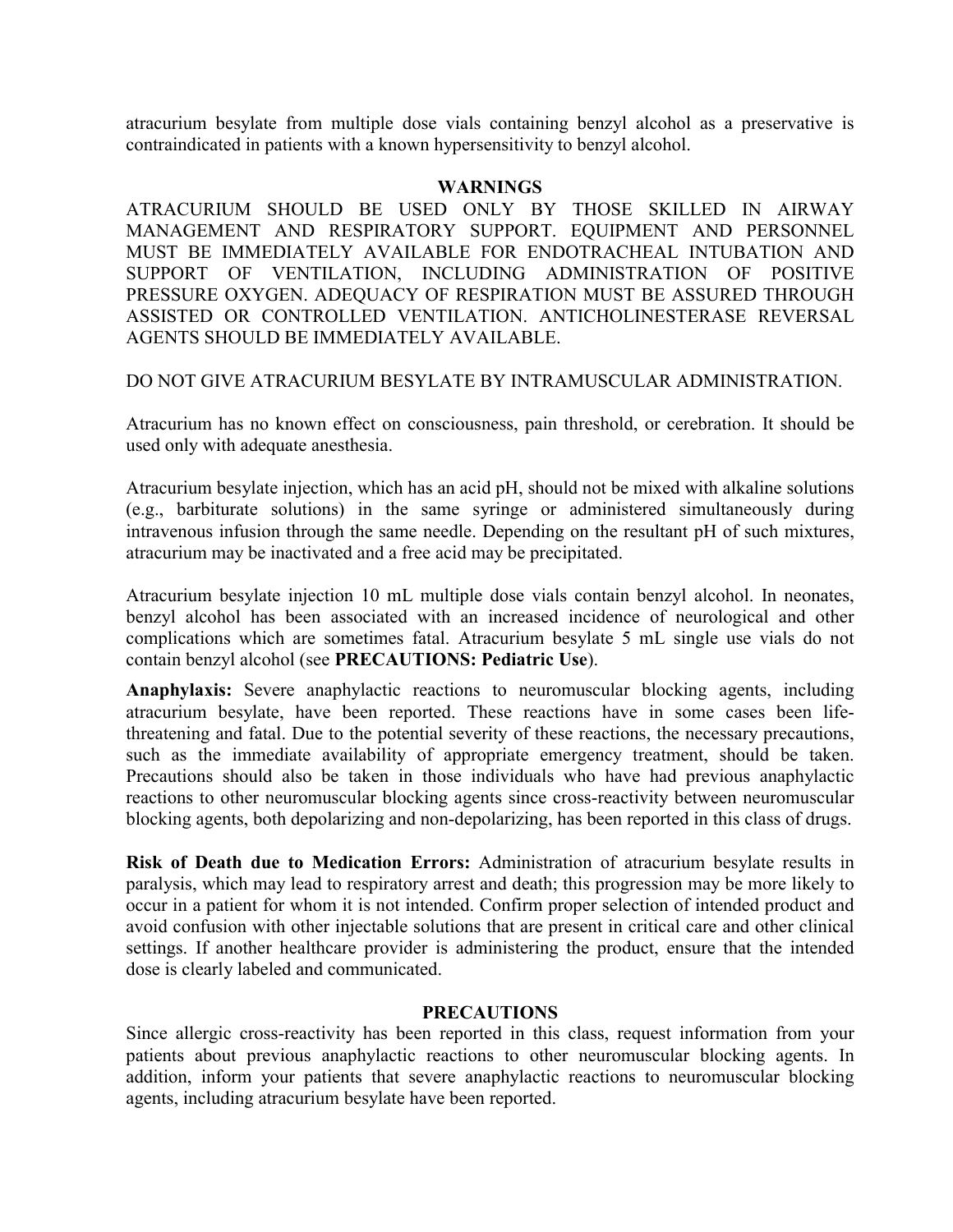**General:** Although atracurium is a less potent histamine releaser than d-tubocurarine or metocurine, the possibility of substantial histamine release in sensitive individuals must be considered. Special caution should be exercised in administering atracurium to patients in whom substantial histamine release would be especially hazardous (e.g., patients with clinically significant cardiovascular disease) and in patients with any history (e.g., severe anaphylactoid reactions or asthma) suggesting a greater risk of histamine release. In these patients, the recommended initial atracurium besylate dose is lower (0.3 to 0.4 mg/kg) than for other patients and should be administered slowly or in divided doses over one minute.

Since atracurium has no clinically significant effects on heart rate in the recommended dosage range, it will not counteract the bradycardia produced by many anesthetic agents or vagal stimulation. As a result, bradycardia during anesthesia may be more common with atracurium than with other muscle relaxants.

Atracurium may have profound effects in patients with myasthenia gravis, Eaton-Lambert syndrome, or other neuromuscular diseases in which potentiation of nondepolarizing agents has been noted. The use of a peripheral nerve stimulator is especially important for assessing neuromuscular block in these patients. Similar precautions should be taken in patients with severe electrolyte disorders or carcinomatosis.

Multiple factors in anesthesia practice are suspected of triggering malignant hyperthermia (MH), a potentially fatal hypermetabolic state of skeletal muscle. Halogenated anesthetic agents and succinylcholine are recognized as the principal pharmacologic triggering agents in MHsusceptible patients; however, since MH can develop in the absence of established triggering agents, the clinician should be prepared to recognize and treat MH in any patient scheduled for general anesthesia. Reports of MH have been rare in cases in which atracurium has been used. In studies of MH-susceptible animals (swine) and in a clinical study of MH-susceptible patients, atracurium did not trigger this syndrome.

Resistance to nondepolarizing neuromuscular blocking agents may develop in burn patients. Increased doses of nondepolarizing muscle relaxants may be required in burn patients and are dependent on the time elapsed since the burn injury and the size of the burn.

The safety of atracurium has not been established in patients with bronchial asthma.

**Long-Term Use in Intensive Care Unit (ICU):** When there is a need for long-term mechanical ventilation, the benefits-to-risk ratio of neuromuscular block must be considered. The long-term (1 to 10 days) infusion of atracurium besylate during mechanical ventilation in the ICU has been evaluated in several studies. Average infusion rates of 11 to 13 mcg/kg per minute (range: 4.5 to 29.5) were required to achieve adequate neuromuscular block. These data suggest that there is wide interpatient variability in dosage requirements. In addition, these studies have shown that dosage requirements may decrease or increase with time. Following discontinuation of infusion of atracurium besylate in these ICU studies, spontaneous recovery of four twitches in a train-offour occurred in an average of approximately 30 minutes (range: 15 to 75 minutes) and spontaneous recovery to a train-of-four ratio >75% (the ratio of height of the fourth to the first twitch in a train-of-four) occurred in an average of approximately 60 minutes (range: 32 to 108 minutes).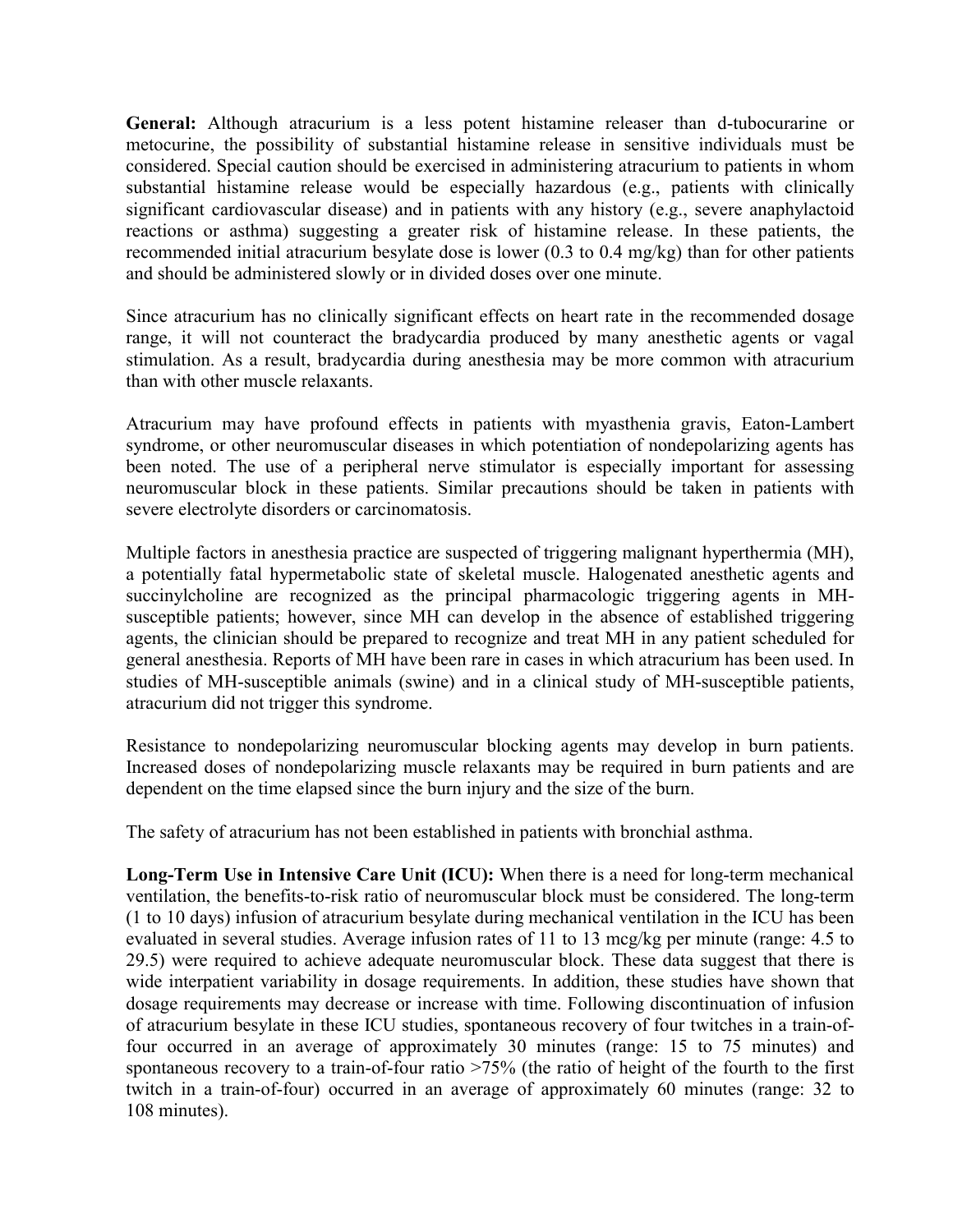Little information is available on the plasma levels and clinical consequences of atracurium metabolites that may accumulate during days to weeks of atracurium administration in ICU patients. Laudanosine, a major biologically active metabolite of atracurium without neuromuscular blocking activity, produces transient hypotension and, in higher doses, cerebral excitatory effects (generalized muscle twitching and seizures) when administered to several species of animals. There have been rare spontaneous reports of seizures in ICU patients who have received atracurium or other agents. These patients usually had predisposing causes (such as head trauma, cerebral edema, hypoxic encephalopathy, viral encephalitis, uremia). There are insufficient data to determine whether or not laudanosine contributes to seizures in ICU patients.

WHENEVER THE USE OF ATRACURIUM OR ANY NEUROMUSCULAR BLOCKING AGENT IS CONTEMPLATED IN THE ICU, IT IS RECOMMENDED THAT NEUROMUSCULAR TRANSMISSION BE MONITORED CONTINUOUSLY DURING ADMINISTRATION WITH THE HELP OF A NERVE STIMULATOR. ADDITIONAL DOSES OF ATRACURIUM OR ANY OTHER NEUROMUSCULAR BLOCKING AGENT SHOULD NOT BE GIVEN BEFORE THERE IS A DEFINITE RESPONSE TO  $T_1$  OR TO THE FIRST TWITCH. IF NO RESPONSE IS ELICITED, INFUSION ADMINISTRATION SHOULD BE DISCONTINUED UNTIL A RESPONSE RETURNS.

Hemofiltration has a minimal effect on plasma levels of atracurium and its metabolites, including laudanosine. The effects of hemodialysis and hemoperfusion on plasma levels of atracurium and its metabolites are unknown.

**Drug Interactions:** Drugs which may enhance the neuromuscular blocking action of atracurium include: enflurane; isoflurane; halothane; certain antibiotics, especially the aminoglycosides and polymyxins; lithium; magnesium salts; procainamide; and quinidine.

If other muscle relaxants are used during the same procedure, the possibility of a synergistic or antagonist effect should be considered.

The prior administration of succinylcholine does not enhance the duration, but quickens the onset and may increase the depth, of neuromuscular block induced by atracurium besylate. Atracurium should not be administered until a patient has recovered from succinylcholine-induced neuromuscular block.

**Carcinogenesis, Mutagenesis, Impairment of Fertility:** Carcinogenesis and fertility studies have not been performed. Atracurium was evaluated in a battery of three short-term mutagenicity tests. It was non-mutagenic in both the Ames Salmonella assay at concentrations up to 1000 mcg/plate, and in a rat bone marrow cytogenicity assay at up to paralyzing doses. A positive response was observed in the mouse lymphoma assay under conditions (80 and 100 mcg/mL, in the absence of metabolic activation) which killed over 80% of the treated cells; there was no mutagenicity at 60 mcg/mL and lower, concentrations which killed up to half of the treated cells. A far weaker response was observed in the presence of metabolic activation at concentrations (1200 mcg/mL and higher) which also killed over 80% of the treated cells.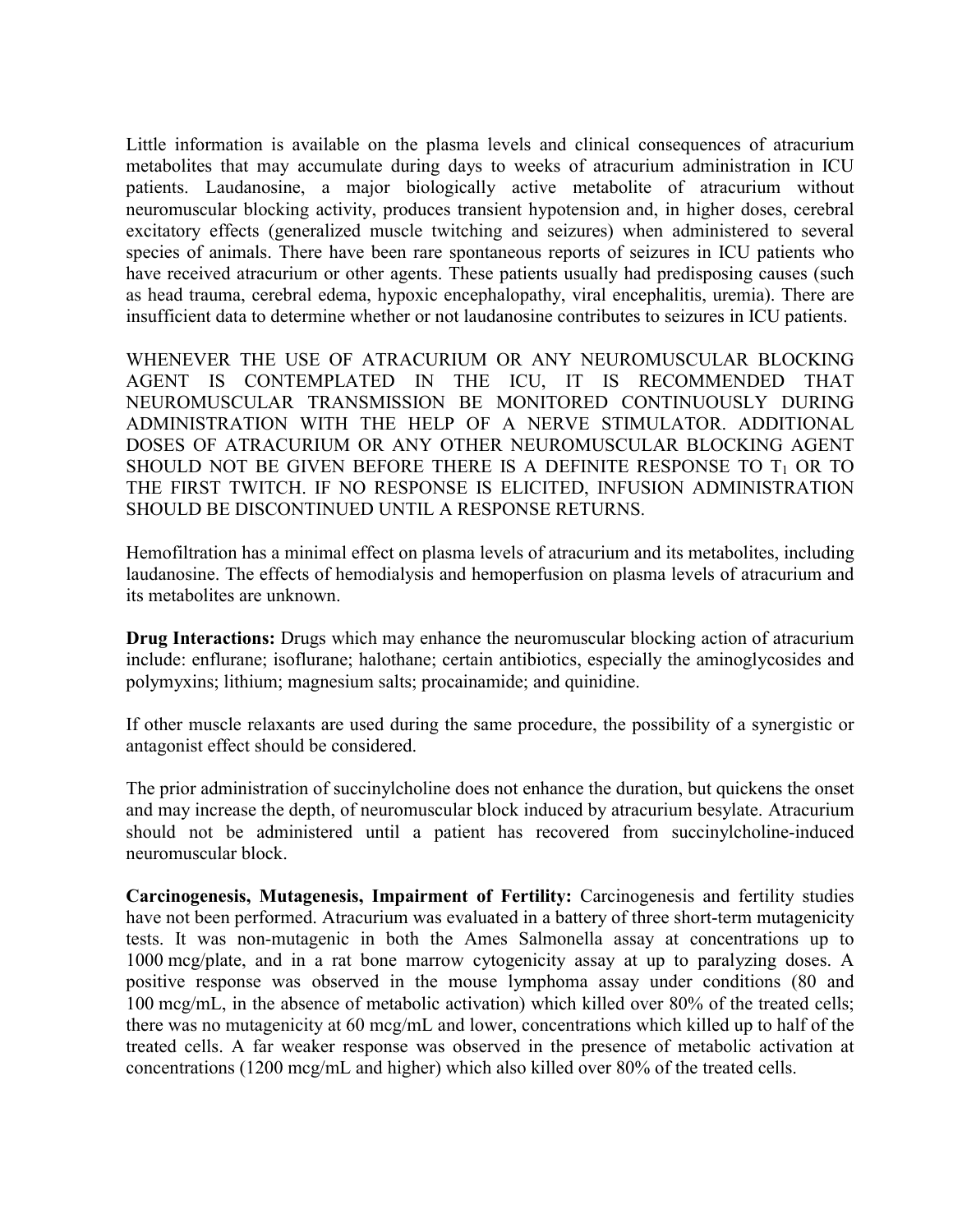Mutagenicity testing is intended to simulate chronic (years to lifetime) exposure in an effort to determine potential carcinogenicity. Thus, a single positive mutagenicity response for a drug used infrequently and/or briefly is of questionable clinical relevance.

**Pregnancy:** *Teratogenic Effects:* Atracurium besylate has been shown to be potentially teratogenic in rabbits when given in doses up to approximately one-half the human dose. There are no adequate and well-controlled studies in pregnant women. Atracurium should be used during pregnancy only if the potential benefit justifies the potential risk to the fetus.

Atracurium besylate was administered subcutaneously on days 6 through 18 of gestation to nonventilated Dutch rabbits. Treatment groups were given either 0.15 mg/kg once daily or 0.10 mg/kg twice daily. Lethal respiratory distress occurred in two 0.15 mg/kg animals and in one 0.10 mg/kg animal, with transient respiratory distress or other evidence of neuromuscular block occurring in 10 of 19 and in 4 of 20 of the 0.15 mg/kg and 0.10 mg/kg animals, respectively. There was an increased incidence of certain spontaneously occurring visceral and skeletal anomalies or variations in one or both treated groups when compared to non-treated controls. The percentage of male fetuses was lower (41% vs. 51%) and the post-implantation losses were increased (15% vs. 8%) in the group given 0.15 mg/kg once daily when compared to the controls; the mean numbers of implants  $(6.5 \text{ vs. } 4.4)$  and normal live fetuses  $(5.4 \text{ vs. } 3.8)$ were greater in this group when compared to the control group.

**Labor and Delivery:** It is not known whether muscle relaxants administered during vaginal delivery have immediate or delayed adverse effects on the fetus or increase the likelihood that resuscitation of the newborn will be necessary. The possibility that forceps delivery will be necessary may increase.

Atracurium besylate (0.3 mg/kg) has been administered to 26 pregnant women during delivery by cesarean section. No harmful effects were attributable to atracurium in any of the neonates, although small amounts of atracurium were shown to cross the placental barrier. The possibility of respiratory depression in the neonate should always be considered following cesarean section during which a neuromuscular blocking agent has been administered. In patients receiving magnesium sulfate, the reversal of neuromuscular block may be unsatisfactory and the dose of atracurium besylate should be lowered as indicated.

**Nursing Mothers:** It is not known whether this drug is excreted in human milk. Because many drugs are excreted in human milk, caution should be exercised when atracurium besylate is administered to a nursing woman.

**Pediatric Use:** Safety and effectiveness in pediatric patients below the age of 1 month have not been established.

**Geriatric Use:** Since marketing in 1983, uncontrolled clinical experience and limited data from controlled trials have not identified differences in effectiveness, safety, or dosage requirements between healthy elderly and younger patients (see **CLINICAL PHARMACOLOGY**); however, as with other neuromuscular blocking agents, the use of a peripheral nerve stimulater to monitor neuromuscular function is suggested (see **DOSAGE AND ADMINISTRATION**).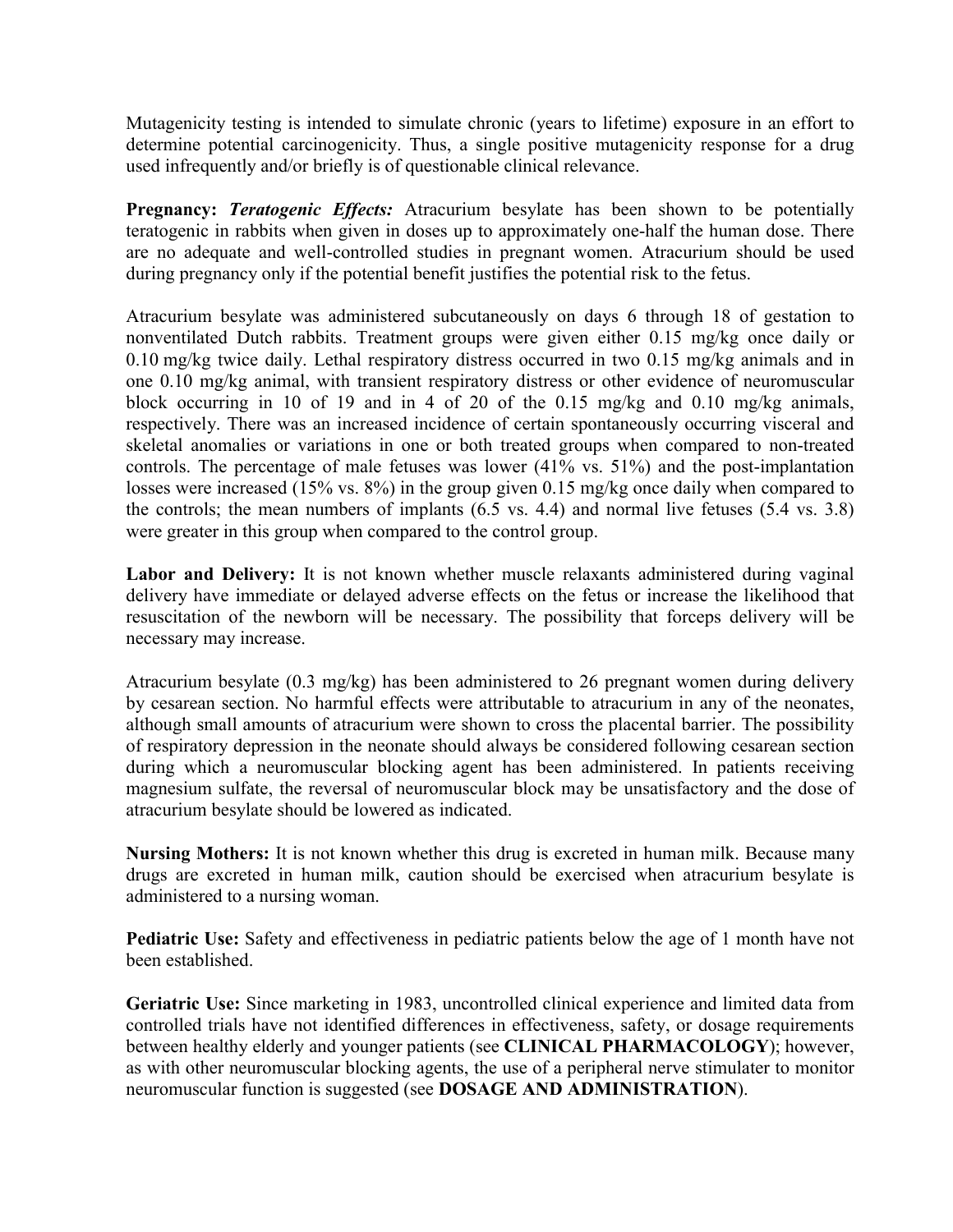#### **ADVERSE REACTIONS**

**Observed in Controlled Clinical Studies:** Atracurium was well tolerated and produced few adverse reactions during extensive clinical trials. Most adverse reactions were suggestive of histamine release. In studies including 875 patients, atracurium was discontinued in only one patient (who required treatment for bronchial secretions) and six other patients required treatment for adverse reactions attributable to atracurium (wheezing in one, hypotension in five). Of the five patients who required treatment for hypotension, three had a history of significant cardiovascular disease. The overall incidence rate for clinically important adverse reactions, therefore, was 7/875 or 0.8%.

Table 1 includes all adverse reaction reported attributable to atracurium during clinical trials with 875 patients.

| <b>TABLE 1: PERCENT OF PATIENTS REPORTING ADVERSE REACTIONS</b> |               |                                        |             |           |  |  |  |  |  |
|-----------------------------------------------------------------|---------------|----------------------------------------|-------------|-----------|--|--|--|--|--|
| <b>Adverse Reaction</b>                                         |               | <b>Initial Atracurium Dose (mg/kg)</b> |             |           |  |  |  |  |  |
|                                                                 | $0.00 - 0.30$ | $0.31 - 0.50*$                         | $\geq 0.60$ | Total     |  |  |  |  |  |
|                                                                 | $(n=485)$     | $(n=366)$                              | $(n=24)$    | $(n=875)$ |  |  |  |  |  |
| Skin Flush                                                      | $1.0\%$       | $8.7\%$                                | 29.2%       | $5.0\%$   |  |  |  |  |  |
| Erythema                                                        | $0.6\%$       | 0.5%                                   | $0\%$       | $0.6\%$   |  |  |  |  |  |
| Itching                                                         | 0.4%          | $0\%$                                  | $0\%$       | $0.2\%$   |  |  |  |  |  |
| Wheezing/Bronchial                                              | $0.2\%$       | $0.3\%$                                | $0\%$       | $0.2\%$   |  |  |  |  |  |
| Secretions                                                      |               |                                        |             |           |  |  |  |  |  |
| <b>Hives</b>                                                    | $0.2\%$       | $0\%$                                  | $0\%$       | 0.1%      |  |  |  |  |  |

\*Includes the recommended initial dosage range for most patients.

Most adverse reactions were of little clinical significance unless they were associated with significant hemodynamic changes. Table 2 summarizes the incidences of substantial vital sign changes noted during atracurium clinical trials with 530 patients, without cardiovascular disease, in whom these parameters were assessed.

| <b>TABLE 2: PERCENT OF PATIENTS SHOWING &gt;30% VITAL SIGN CHANGES</b><br><b>FOLLOWING ADMINISTRATION OF ATRACURIUM</b> |                                        |                             |                   |                    |  |  |  |  |  |
|-------------------------------------------------------------------------------------------------------------------------|----------------------------------------|-----------------------------|-------------------|--------------------|--|--|--|--|--|
| <b>Vital Sign Change</b>                                                                                                | <b>Initial Atracurium Dose (mg/kg)</b> |                             |                   |                    |  |  |  |  |  |
|                                                                                                                         | $0.00 - 0.30$<br>$(n=365)$             | $0.31 - 0.50*$<br>$(n=144)$ | >0.60<br>$(n=21)$ | Total<br>$(n=530)$ |  |  |  |  |  |
| Mean Arterial Pressure                                                                                                  |                                        |                             |                   |                    |  |  |  |  |  |
| Increase                                                                                                                | $1.9\%$                                | 2.8%                        | $0\%$             | $2.1\%$            |  |  |  |  |  |
| Decrease                                                                                                                | $1.1\%$                                | $2.1\%$                     | $14.3\%$          | $1.9\%$            |  |  |  |  |  |
| <b>Heart Rate</b>                                                                                                       |                                        |                             |                   |                    |  |  |  |  |  |
| Increase                                                                                                                | 1.6%                                   | 2.8%                        | $4.8\%$           | $2.1\%$            |  |  |  |  |  |
| Decrease                                                                                                                | 0.8%                                   | $0\%$                       | $0\%$             | $0.6\%$            |  |  |  |  |  |

\*Includes the recommended initial dosage range for most patients.

**Observed in Clinical Practice:** Based on initial clinical practice experience in approximately 3 million patients who received atracurium in the U.S. and in the United Kingdom,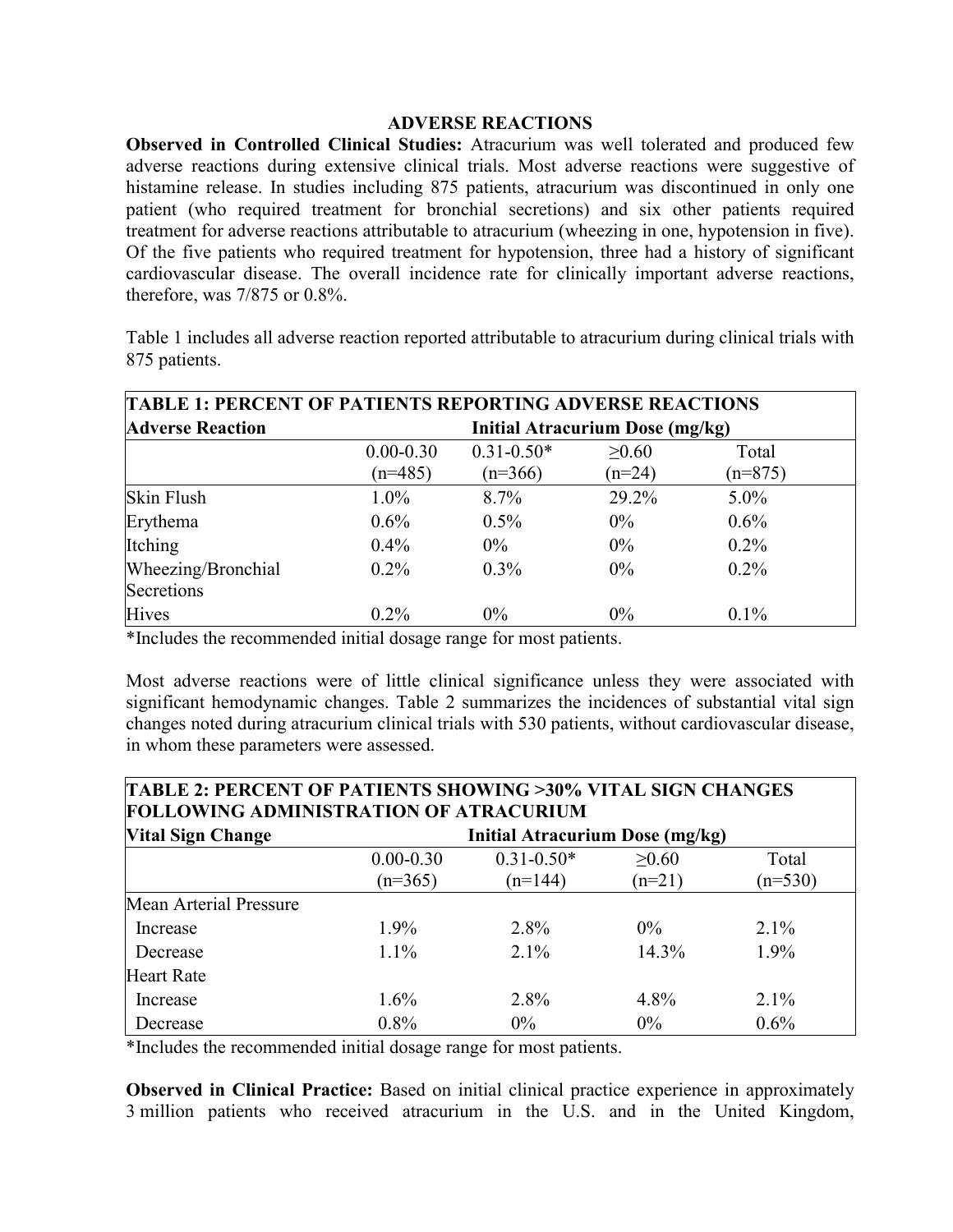spontaneously reported adverse reactions were uncommon (approximately 0.01% to 0.02%). The following adverse reactions are among the most frequently reported, but there are insufficient data to support an estimate of their incidence:

*General:* Allergic reactions (anaphylactic or anaphylactoid responses) which, in rare instances, were severe (e.g., cardiac arrest)

*Musculoskeletal:* Inadequate block, prolonged block

*Cardiovascular:* Hypotension, vasodilatation (flushing), tachycardia, bradycardia

*Respiratory:* Dyspnea, bronchospasm, laryngospasm

*Integumentary:* Rash, urticaria, reaction at injection site

There have been rare spontaneous reports of seizures in ICU patients following long-term infusion of atracurium to support mechanical ventilation. There are insufficient data to define the contribution, if any, of atracurium and/or its metabolite laudanosine (See **PRECAUTIONS: Long-Term Use in Intensive Care Unit [ICU]**).

There have been post-marketing reports of severe allergic reactions (anaphylactic and anaphylactoid reactions) associated with use of neuromuscular blocking agents, including atracurium besylate. These reactions, in some cases, have been life-threatening and fatal. Because these reactions were reported voluntarily from a population of uncertain size, it is not possible to reliably estimate their frequency (see **WARNINGS** and **PRECAUTIONS**).

## **OVERDOSAGE**

There has been limited experience with overdosage of atracurium besylate. The possibility of iatrogenic overdosage can be minimized by carefully monitoring muscle twitch response to peripheral nerve stimulation. Excessive doses of atracurium can be expected to produce enhanced pharmacological effects. Overdosage may increase the risk of histamine release and cardiovascular effects, especially hypotension. If cardiovascular support is necessary, this should include proper positioning, fluid administration, and the use of vasopressor agents if necessary. The patient's airway should be assured, with manual or mechanical ventilation maintained as necessary. A longer duration of neuromuscular block may result from overdosage and a peripheral nerve stimulator should be used to monitor recovery. Recovery may be facilitated by administration of an anticholinesterase reversing agent such as neostigmine, edrophonium, or pyridostigmine, in conjunction with an anticholinergic agent such as atropine or glycopyrrolate. The appropriate package inserts should be consulted for prescribing information.

Three pediatric patients (3 weeks, 4 and 5 months of age) unintentionally received doses of 0.8 mg/kg to 1 mg/kg of atracurium besylate. The time to 25% recovery (50 to 55 minutes) following these doses, which were 5 to 6 times the ED<sub>95</sub> dose, was moderately longer than the corresponding time observed following doses 2 to 2.5 times the atracurium  $ED_{95}$  dose in infants (22 to 36 minutes). Cardiovascular changes were minimal. Nonetheless the possibility of cardiovascular changes must be considered in the case of overdose.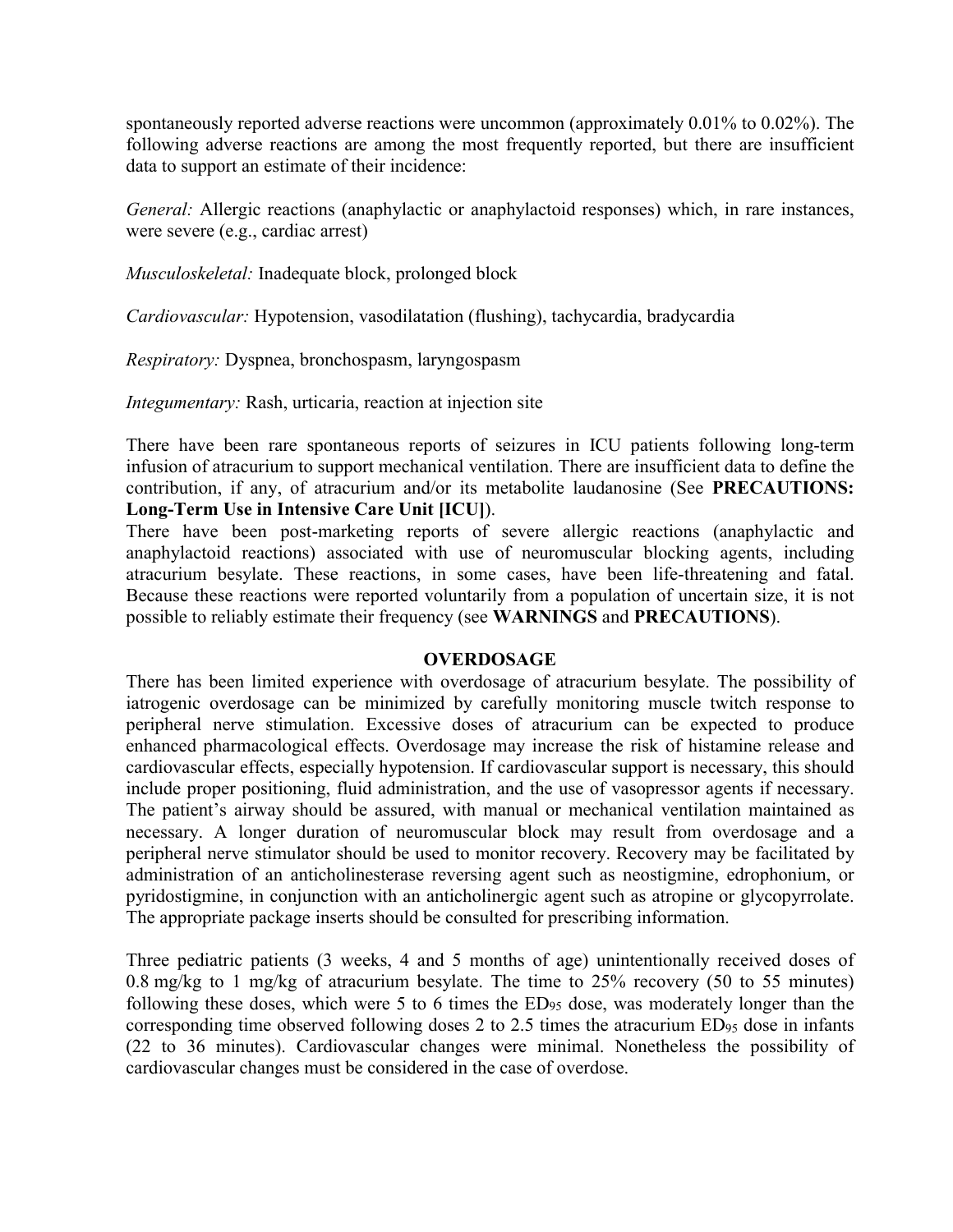An adult patient (17 years of age) unintentionally received an initial dose of 1.3 mg/kg of atracurium besylate. The time from injection to 25% recovery (83 minutes) was approximately twice that observed following maximum recommended doses in adults (35 to 45 minutes). The patient experienced moderate hemodynamic changes (13% increase in mean arterial pressure and 27% increase in heart rate) which persisted for 40 minutes and did not require treatment.

The intravenous  $LD<sub>50</sub>$  determined in non-ventilated male and female albino mice and male Wistar rats were 1.9, 2.01 and 1.31 mg/kg, respectively. Deaths occurred within 2 minutes and were caused by respiratory paralysis. The subcutaneous  $LD_{50}$  determined in non-ventilated male Wistar rats was 282.8 mg/kg. Tremors, ptosis, loss of reflexes and respiratory failure preceded death which occurred 45 to 120 minutes after injection.

## **DOSAGE AND ADMINISTRATION**

To avoid distress to the patient, atracurium should not be administered before unconsciousness has been induced. Atracurium should not be mixed in the same syringe, or administered simultaneously through the same needle, with alkaline solutions (e.g., barbiturate solutions).

Atracurium besylate should be administered intravenously. DO NOT GIVE ATRACURIUM BESYLATE BY INTRAMUSCULAR ADMINISTRATION. Intramuscular administration of atracurium besylate may result in tissue irritation and there are no clinical data to support this route of administration.

As with other neuromuscular blocking agents, the use of a peripheral nerve stimulator will permit the most advantageous use of atracurium besylate, minimizing the possibility of overdosage or underdosage, and assist in the evaluation of recovery.

## **Bolus Doses for Intubation and Maintenance of Neuromuscular Block:**

*Adults:* An atracurium besylate dose of 0.4 to 0.5 mg/kg  $(1.7 \text{ to } 2.2 \text{ times the ED}_{95})$ , given as an intravenous bolus injection, is the recommended initial dose for most patients. With this dose, good or excellent conditions for nonemergency intubation can be expected in 2 to 2.5 minutes in most patients, with maximum neuromuscular block achieved approximately 3 to 5 minutes after injection. Clinically required neuromuscular block generally lasts 20 to 35 minutes under balanced anesthesia. Under balanced anesthesia, recovery to 25% of control is achieved approximately 35 to 45 minutes after injection, and recovery is usually 95% complete approximately 60 minutes after injection.

Atracurium is potentiated by isoflurane or enflurane anesthesia. The same initial atracurium besylate dose of 0.4 to 0.5 mg/kg may be used for intubation prior to administration of these inhalation agents; however, if atracurium is first administered under steady-state of isoflurane or enflurane, the initial atracurium besylate dose should be reduced by approximately one-third, i.e., to 0.25 to 0.35 mg/kg, to adjust for the potentiating effects of these anesthetic agents. With halothane, which has only a marginal (approximately 20%) potentiating effect on atracurium, smaller dosage reductions may be considered.

Atracurium besylate doses of 0.08 to 0.10 mg/kg are recommended for maintenance of neuromuscular block during prolonged surgical procedures. The first maintenance dose will generally be required 20 to 45 minutes after the initial atracurium besylate injection, but the need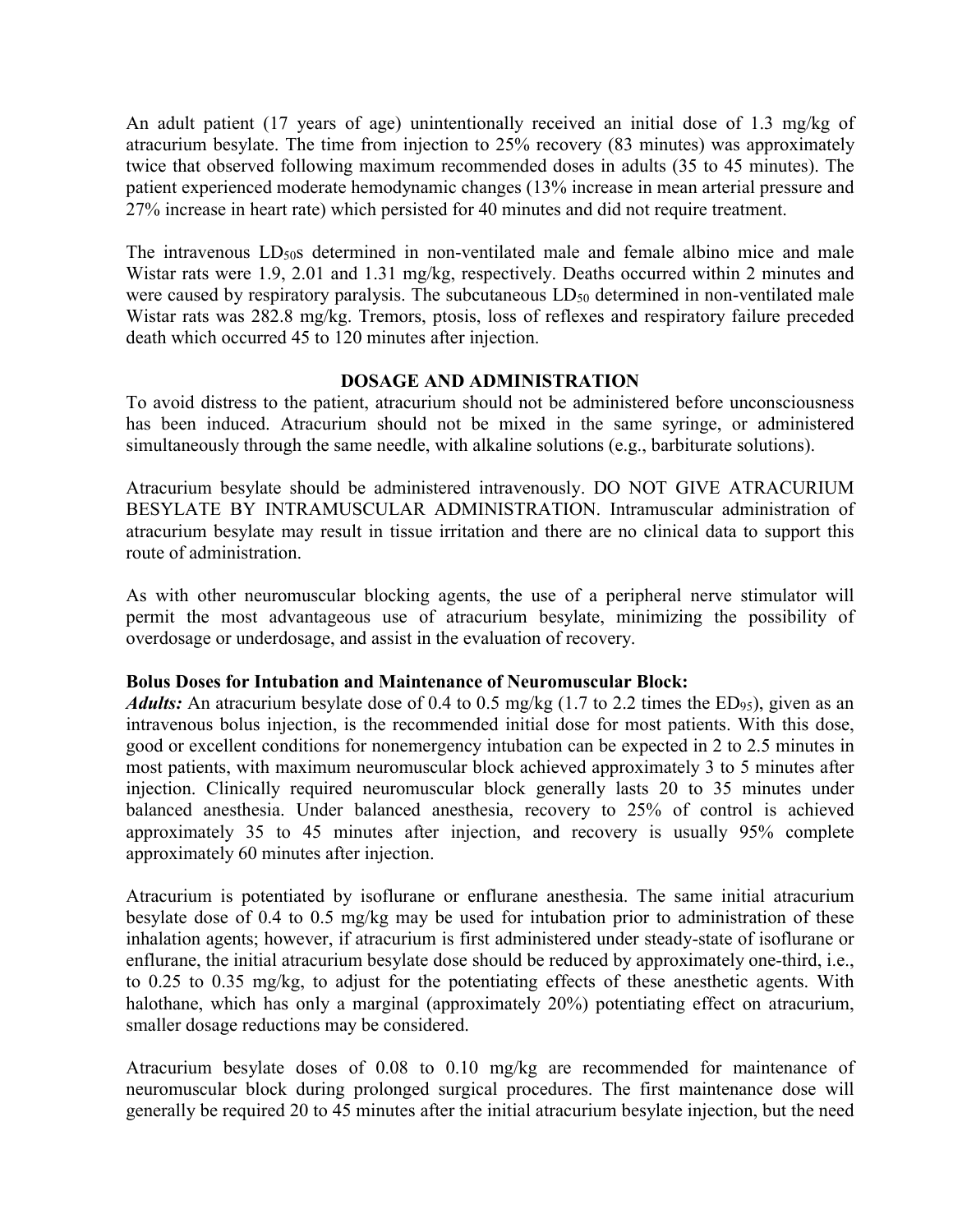for maintenance doses should be determined by clinical criteria. Because atracurium lacks cumulative effects, maintenance doses may be administered at relatively regular intervals for each patient, ranging approximately from 15 to 25 minutes under balanced anesthesia, slightly longer under isoflurane or enflurane. Higher atracurium doses (up to 0.2 mg/kg) permit maintenance dosing at longer intervals.

*Pediatric Patients:* No atracurium dosage adjustments are required for pediatric patients two years of age or older. An atracurium besylate dose of 0.3 to 0.4 mg/kg is recommended as the initial dose for infants (1 month to 2 years of age) under halothane anesthesia. Maintenance doses may be required with slightly greater frequency in infants and children than in adults.

*Special Considerations:* An initial atracurium besylate dose of 0.3 to 0.4 mg/kg, given slowly or in divided doses over one minute, is recommended for adults, children, or infants with significant cardiovascular disease and for adults, children, or infants with any history (e.g., severe anaphylactoid reactions or asthma) suggesting a greater risk of histamine release.

Dosage reductions must be considered also in patients with neuromuscular disease, severe electrolyte disorders, or carcinomatosis in which potentiation of neuromuscular block or difficulties with reversal have been demonstrated. There has been no clinical experience with atracurium in these patients, and no specific dosage adjustments can be recommended. No atracurium dosage adjustments are required for patients with renal disease.

An initial atracurium besylate dose of 0.3 to 0.4 mg/kg is recommended for adults following the use of succinylcholine for intubation under balanced anesthesia. Further reductions may be desirable with the use of potent inhalation anesthetics. The patient should be permitted to recover from the effects of succinylcholine prior to atracurium administration. Insufficient data are available for recommendation of a specific initial atracurium dose for administration following the use of succinylcholine in children and infants.

## **Use by Continuous Infusion:**

*Infusion in the Operating Room (OR):* After administration of a recommended initial bolus dose of atracurium besylate injection (0.3 to 0.5 mg/kg), a diluted solution of atracurium besylate can be administered by continuous infusion to adults and pediatric patients aged 2 or more years for maintenance of neuromuscular block during extended surgical procedures.

Infusion of atracurium should be individualized for each patient. The rate of administration should be adjusted according to the patient's response as determined by peripheral nerve stimulation. Accurate dosing is best achieved using a precision infusion device.

Infusion of atracurium should be initiated only after early evidence of spontaneous recovery from the bolus dose. An initial infusion rate of 9 to 10 mcg/kg/min may be required to rapidly counteract the spontaneous recovery of neuromuscular function. Thereafter, a rate of 5 to 9 mcg/kg/min should be adequate to maintain continuous neuromuscular block in the range of 89% to 99% in most pediatric and adult patients under balanced anesthesia. Occasional patients may require infusion rates as low as 2 mcg/kg/min or as high as 15 mcg/kg/min.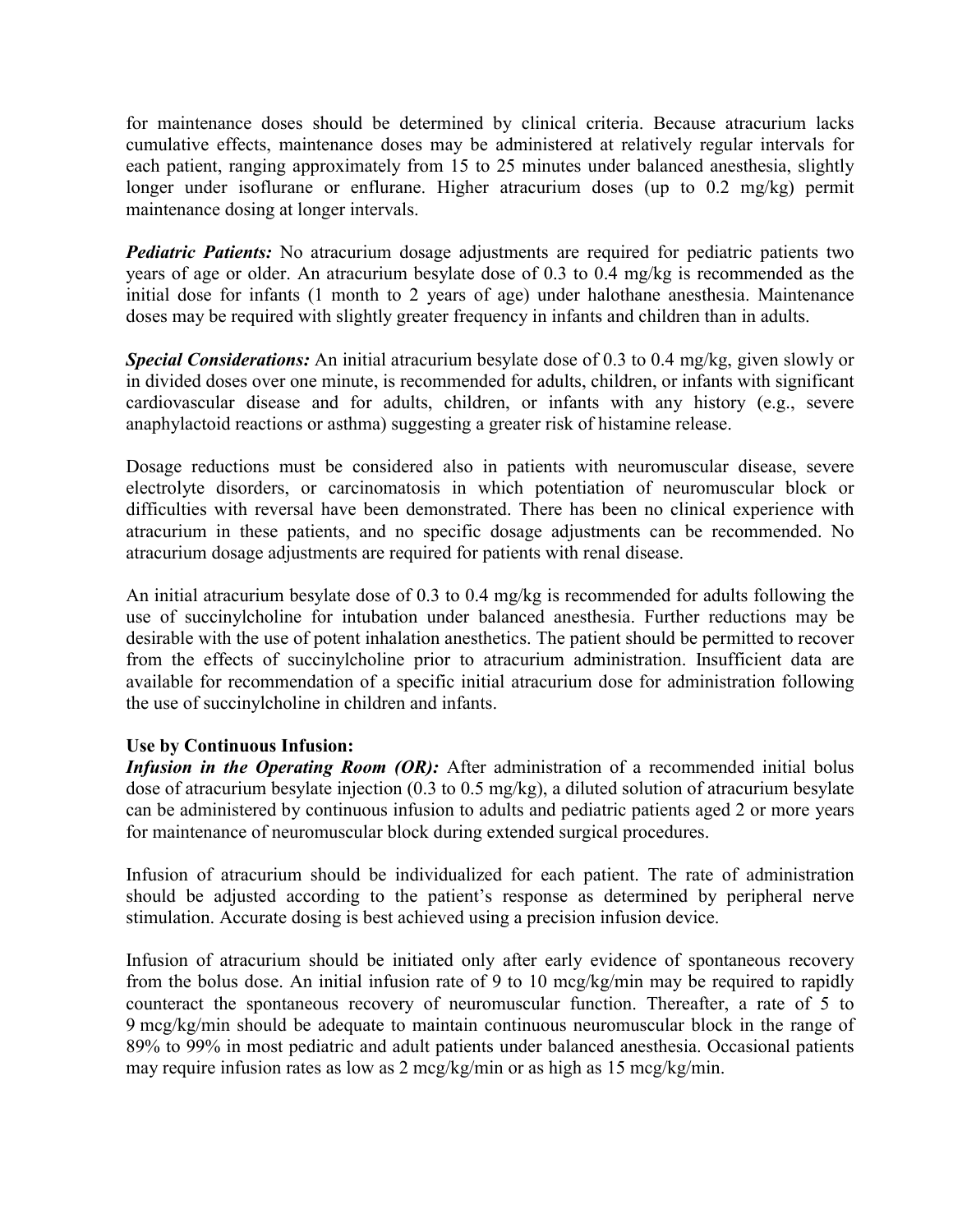The neuromuscular blocking effect of atracurium administered by infusion is potentiated by enflurane or isoflurane and, to a lesser extent, by halothane. Reduction in the infusion rate of atracurium should, therefore, be considered for patients receiving inhalation anesthesia. The rate of atracurium infusion should be reduced by approximately one-third in the presence of steady-state enflurane or isoflurane anesthesia; smaller reductions should be considered in the presence of halothane.

In patients undergoing cardiopulmonary bypass with induced hypothermia, the rate of infusion of atracurium required to maintain adequate surgical relaxation during hypothermia ( $25^{\circ}$  to  $28^{\circ}$ C) has been shown to be approximately half the rate required during normothermia.

Spontaneous recovery from neuromuscular block following discontinuation of atracurium infusion may be expected to proceed at a rate comparable to that following administration of a single bolus dose.

*Infusion in the Intensive Care Unit (ICU)*: The principles for infusion of atracurium in the OR are also applicable to use in the ICU.

An infusion rate of 11 to 13 mcg/kg/min (range: 4.5 to 29.5) should provide adequate neuromuscular block in adult patients in an ICU. Limited information suggests that infusion rates required for pediatric patients in the ICU may be higher than in adult patients. There may be wide interpatient variability in dosage requirements and these requirements may increase or decrease with time (see **PRECAUTIONS: Long-Term Use in Intensive Care Unit [ICU]**). Following recovery from neuromuscular block, readministration of a bolus dose may be necessary to quickly reestablish neuromuscular block prior to reinstitution of the infusion.

**Infusion Rate Tables:** The amount of infusion solution required per minute will depend upon the concentration of atracurium in the infusion solution, the desired dose of atracurium, and the patient's weight. The following tables provide guidelines for delivery, in mL/hr (equivalent to microdrops/min when 60 microdrops  $= 1$  mL), of atracurium solutions in concentrations of 0.2 mg/mL (20 mg in 100 mL) or 0.5 mg/mL (50 mg in 100 mL) with an infusion pump or a gravity flow device.

|                     | Drug Delivery Rate (mcg/kg/min) |                                       |     |     |     |     |     |     |     |
|---------------------|---------------------------------|---------------------------------------|-----|-----|-----|-----|-----|-----|-----|
| Patient Weight (kg) | 5                               | 6                                     |     | 8   | 9   | 10  | 11  | 12  | 13  |
|                     |                                 | <b>Infusion Delivery Rate (mL/hr)</b> |     |     |     |     |     |     |     |
| 30                  | 45                              | 54                                    | 63  | 72  | 81  | 90  | 99  | 108 | 117 |
| 35                  | 53                              | 63                                    | 74  | 84  | 95  | 105 | 116 | 126 | 137 |
| 40                  | 60                              | 72                                    | 84  | 96  | 108 | 120 | 132 | 144 | 156 |
| 45                  | 68                              | 81                                    | 95  | 108 | 122 | 135 | 149 | 162 | 176 |
| 50                  | 75                              | 90                                    | 105 | 120 | 135 | 150 | 165 | 180 | 195 |
| 55                  | 83                              | 99                                    | 116 | 132 | 149 | 165 | 182 | 198 | 215 |
| 60                  | 90                              | 108                                   | 126 | 144 | 162 | 180 | 198 | 216 | 234 |
| 65                  | 98                              | 117                                   | 137 | 156 | 176 | 195 | 215 | 234 | 254 |

**Table 3: Atracurium Besylate Infusion Rates for a Concentration of 0.2 mg/mL**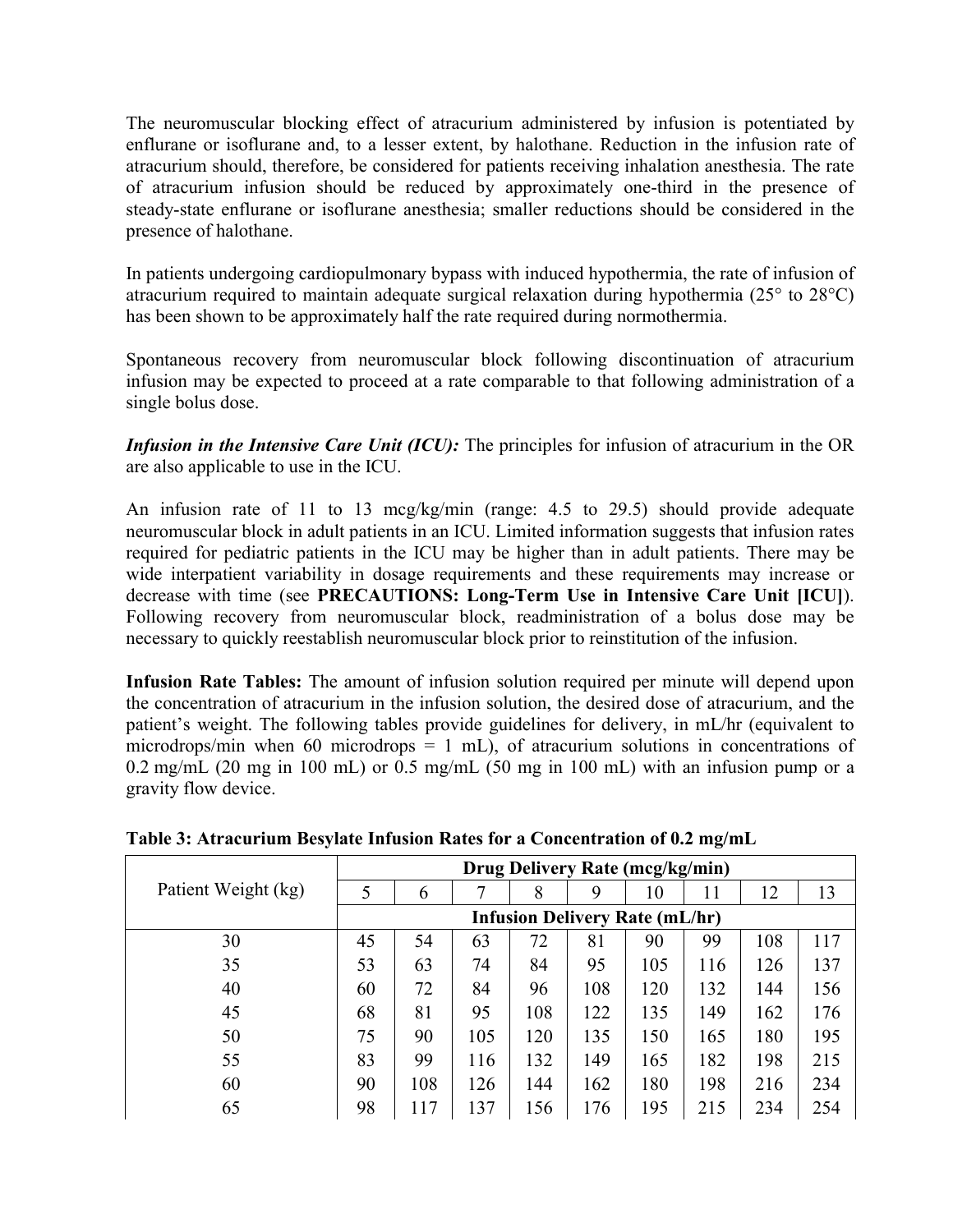| 70  | 105 | 126 | 147 |     | 168   189 | 210 | 231 | 252 | 273 |
|-----|-----|-----|-----|-----|-----------|-----|-----|-----|-----|
| 75  | 113 | 135 | 158 | 180 | 203       | 225 | 248 | 270 | 293 |
| 80  | 120 | 144 | 168 | 192 | 216       | 240 | 264 | 288 | 312 |
| 90  | 135 | 162 | 189 | 216 | 243       | 270 | 297 | 324 | 351 |
| 100 | 150 | 180 | 210 | 240 | 270       | 300 | 330 | 360 | 390 |

**Table 4: Atracurium Besylate Infusion Rates for a Concentration of 0.5 mg/mL**

|                     | Drug Delivery Rate (mcg/kg/min) |    |    |    |     |                                       |     |     |     |
|---------------------|---------------------------------|----|----|----|-----|---------------------------------------|-----|-----|-----|
| Patient Weight (kg) | 5                               | 6  | 7  | 8  | 9   | 10                                    | 11  | 12  | 13  |
|                     |                                 |    |    |    |     | <b>Infusion Delivery Rate (mL/hr)</b> |     |     |     |
| 30                  | 18                              | 22 | 25 | 29 | 32  | 36                                    | 40  | 43  | 47  |
| 35                  | 21                              | 25 | 29 | 34 | 38  | 42                                    | 46  | 50  | 55  |
| 40                  | 24                              | 29 | 34 | 38 | 43  | 48                                    | 53  | 58  | 62  |
| 45                  | 27                              | 32 | 38 | 43 | 49  | 54                                    | 59  | 65  | 70  |
| 50                  | 30                              | 36 | 42 | 48 | 54  | 60                                    | 66  | 72  | 78  |
| 55                  | 33                              | 40 | 46 | 53 | 59  | 66                                    | 73  | 79  | 86  |
| 60                  | 36                              | 43 | 50 | 58 | 65  | 72                                    | 79  | 86  | 94  |
| 65                  | 39                              | 47 | 55 | 62 | 70  | 78                                    | 86  | 94  | 101 |
| 70                  | 42                              | 50 | 59 | 67 | 76  | 84                                    | 92  | 101 | 109 |
| 75                  | 45                              | 54 | 63 | 72 | 81  | 90                                    | 99  | 108 | 117 |
| 80                  | 48                              | 58 | 67 | 77 | 86  | 96                                    | 106 | 115 | 125 |
| 90                  | 54                              | 65 | 76 | 86 | 97  | 108                                   | 119 | 130 | 140 |
| 100                 | 60                              | 72 | 84 | 96 | 108 | 120                                   | 132 | 144 | 156 |

**Compatibility and Admixtures:** Atracurium besylate infusion solutions may be prepared by admixing atracurium besylate injection with an appropriate diluent such as 5% Dextrose Injection, 0.9% Sodium Chloride Injection, or 5% Dextrose and 0.9% Sodium Chloride Injection. Infusion solutions should be used within 24 hours of preparation. Unused solutions should be discarded. Solutions containing 0.2 mg/mL or 0.5 mg/mL atracurium besylate in the above diluents may be stored either under refrigeration or at room temperature for 24 hours without significant loss of potency. Care should be taken during admixture to prevent inadvertent contamination. Visually inspect prior to administration.

Spontaneous degradation of atracurium besylate has been demonstrated to occur more rapidly in Lactated Ringer's solution than in 0.9% sodium chloride solution. Therefore, it is recommended that Lactated Ringer's Injection not be used as a diluent in preparing solutions of atracurium besylate injection for infusion.

Parenteral drug products should be inspected visually for particulate matter and discoloration prior to administration, whenever solution and container permit.

**Risk of Medication Errors:** Accidental administration of neuromuscular blocking agents may be fatal. Store atracurium besylate with the cap and ferrule intact and in a manner that minimizes the possibility of selecting the wrong product.